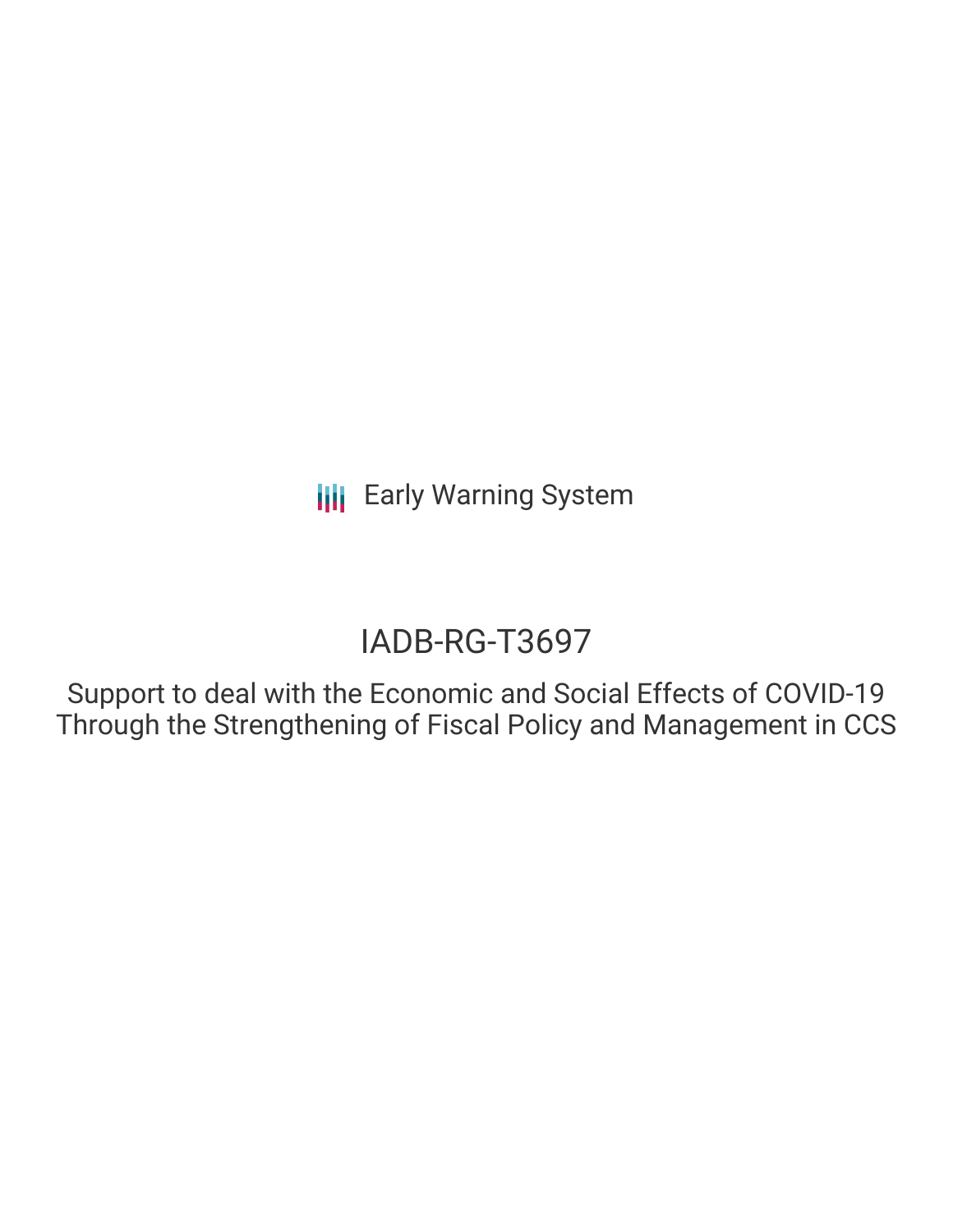

Support to deal with the Economic and Social Effects of COVID-19 Through the Strengthening of Fiscal Policy and Management in CCS

### **Quick Facts**

| <b>Financial Institutions</b>  | Inter-American Development Bank (IADB)                          |
|--------------------------------|-----------------------------------------------------------------|
| <b>Status</b>                  | Approved                                                        |
| <b>Bank Risk Rating</b>        |                                                                 |
| <b>Voting Date</b>             | 2020-06-22                                                      |
| <b>Sectors</b>                 | Education and Health, Law and Government, Technical Cooperation |
| <b>Investment Type(s)</b>      | Grant                                                           |
| <b>Investment Amount (USD)</b> | $$0.62$ million                                                 |
| <b>Grant Amount (USD)</b>      | $$0.62$ million                                                 |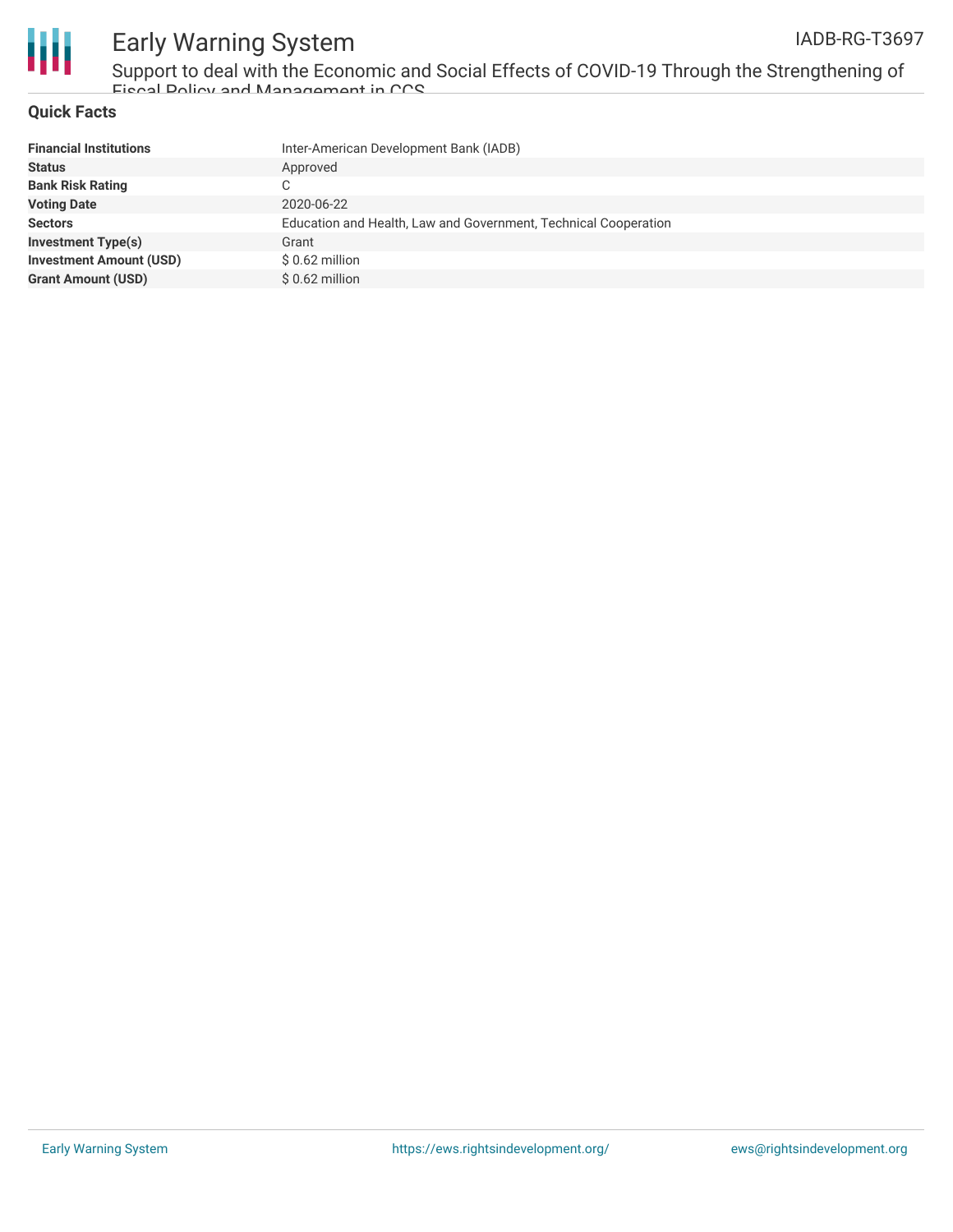

Support to deal with the Economic and Social Effects of COVID-19 Through the Strengthening of Fiscal Policy and Management in CCS

### **Project Description**

The general objective of this technical cooperation (TC) is to support the governments of CCS, both at the national and subnational levels, in their efforts to strengthen the efficiency, effectiveness and equity of fiscal policy and management in order to respond to the emergency. economic and social caused by COVID-19. The specific objectives are: (i) to generate operational knowledge to design and implement strategies for rebuilding economic activity and recomposing the fiscal situation for the period during and after the pandemic, focused on improving the quality of public spending and strengthening fiscal equity and (ii) strengthen the relevant institutions in the implementation of the knowledge generated through the development of organizational modernization plans that include digital tools.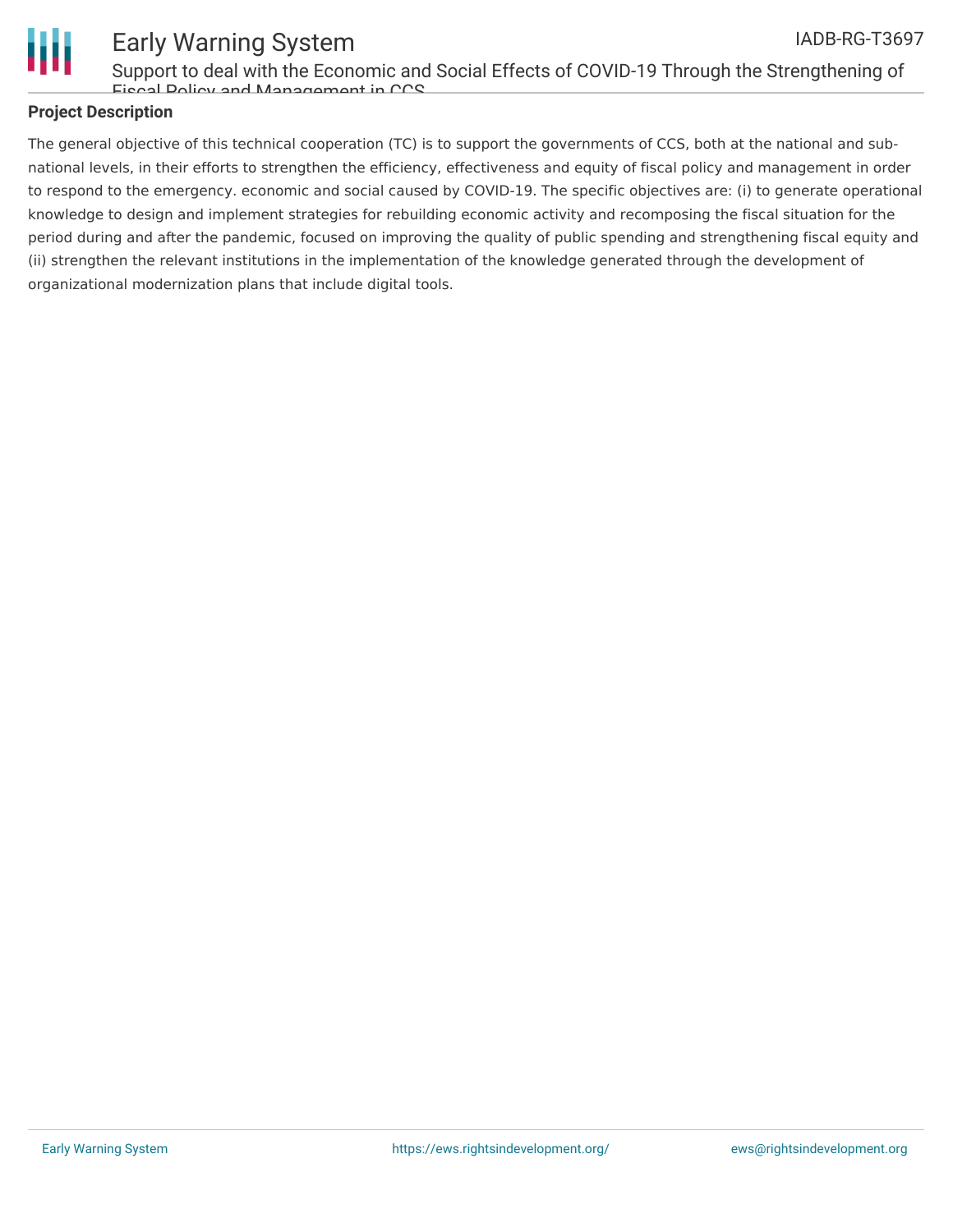



Support to deal with the Economic and Social Effects of COVID-19 Through the Strengthening of Fiscal Policy and Management in CCS

#### **Investment Description**

• Inter-American Development Bank (IADB)